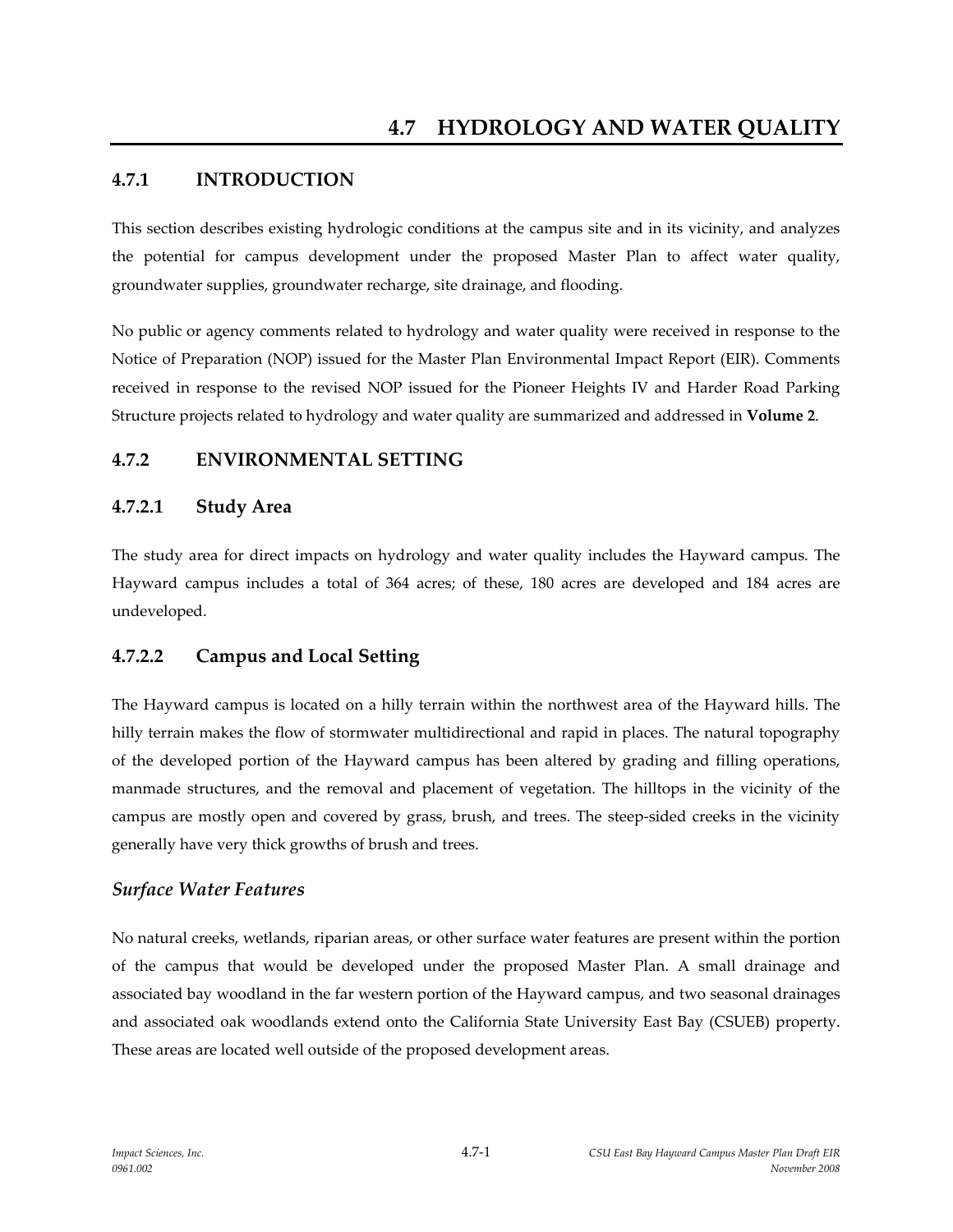To accommodate development, many creeks in Hayward, such as Ward Creek, were engineered into underground culverts that allow the transport but limit the natural treatment of stormwater. Ward Creek is part of the Alameda Creek Watershed, which is considered one of the largest watersheds (approximately 700 square miles) in the East Bay (Jones and Stokes 2007). Ward Creek is a tributary to Alameda Creek, flowing west from the hills northeast of the Hayward campus and then south through the City of Hayward. The Ward Creek Branch runs under the parking lot located in the northern section of the Hayward campus and historically connected with the main channel of Ward Creek located just to the north of the campus.

Stormwater runoff that does not infiltrate into the ground in undeveloped portions of the Hayward campus is collected by the campus storm drain system and conveyed into creeks on the west side of the campus. Further, downstream, the creeks discharge their flows into the City of Hayward municipal storm water collection and conveyance system, which conveys stormwater through the city to ultimately discharge into the bay.

## *Surface Water Quality*

The developed portion of the Hayward campus includes buildings, athletic fields, an amphitheatre, quads and courtyards, surface parking lots, and paved roads, as well as open space with grasses and trees. These land uses suggest that the area likely contributes pollutants commonly found in urban runoff such as oil, grease, and metal brake dust. Additionally, under the 2002 Clean Water Act (CWA) Section 303(d), Alameda Creek is listed as an impaired water body due to the presence of the pesticide diazinon. Sources of this pesticide are urban runoff and storm sewers. A Total Maximum Daily Load (TMDL) for diazinon was approved in 2005 for all Bay Area urban creeks, including Alameda Creek (Jones and Stokes 2007). Because Ward Creek is a tributary to Alameda Creek, implementation of the TMDL plan may be required as part of the National Pollutant Discharge Elimination System (NPDES) Permit. Section 303(d) of the CWA and NPDES regulations are described in detail under **Subsection 4.7.5**, **Regulatory Setting**.

### *Climate*

The Hayward campus experiences a Mediterranean climate, with almost all precipitation falling between the months of October and April. The climate is mild during the summer, when temperatures tend to be in the 60s (degrees Fahrenheit), and cool during winter, when temperatures tend to be in the 50s. The average temperature range is 41 to 76 degrees Fahrenheit in December and September, respectively. Nighttime cooling is moderate, with a drop of 21 and 17 degrees during the summer and winter, respectively. The annual average precipitation in Hayward is 26.30 inches. Winter months tend to be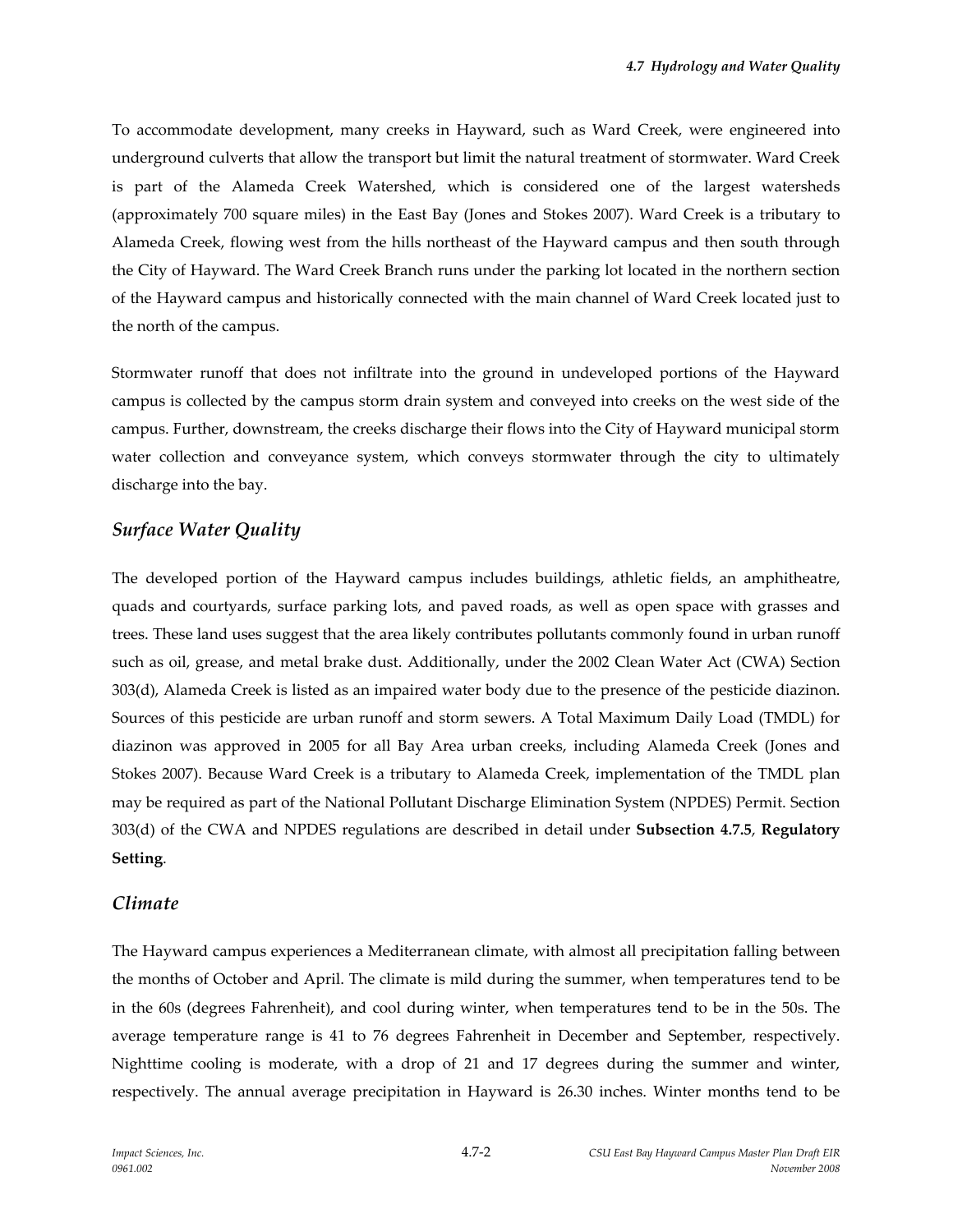wetter than summer months; the wettest month of the year is January, with an average rainfall of 5.20 inches (SWA Group 2007).

# *Soils*

According to the US Department of Agriculture National Resources Conservation Service, the soil types present on the Hayward campus are conducive for stormwater infiltration and represent a mixture of several soil types, as listed in **Table 4.7‐1**, **Soil Types at California State University East Bay Hayward**, below.

| Soil Type                     | <b>Percent Slope</b>           | Characteristics                                                                                                                                                |
|-------------------------------|--------------------------------|----------------------------------------------------------------------------------------------------------------------------------------------------------------|
| Clear Lake Clay               | 0 to 2 percent slopes, drained | The soil is slowly permeable; runoff<br>is very slow; erosion is not a<br>problem.                                                                             |
| Altamont Clay                 | 30-50 percent slopes           | Soil is well drained and slowly<br>permeable;<br>runoff<br>medium;<br>is<br>susceptible to severe erosion.                                                     |
| Rincon Clay                   | 0 to 2 percent slopes          | Permeability is moderately slow to<br>slow; runoff is slow; erosion hazard<br>is slight when soil is cultivated.                                               |
| Diablo Clay                   | 9 to 15 percent slopes         | Permeability is generally slow;<br>runoff is medium, and erosion is<br>moderate.                                                                               |
| Xerorthents-Los Osos Complex  | 30 to 50 percent slopes        | Runoff is rapid and erosion is high.                                                                                                                           |
| Los Osos silty Clay Loam      | 30 to 50 percent slopes        | Runoff is rapid and erosion is severe.                                                                                                                         |
| Xerorthents-Millsholm Complex | 30 to 50 percent slopes        | Runoff is rapid and erosion is high.                                                                                                                           |
| Millsholm Silt Loam           | 30 to 75 percent slopes        | Runoff is rapid and erosion is very<br>severe.                                                                                                                 |
| Urban Land                    | 0 to 50 percent slopes         | Moderately porous,<br>mixture<br>of<br>Xerorthents-Los<br><b>Osos</b><br>complex,<br>imported planting soil and fertilizers;<br>runoff is expected to be slow. |

## **Table 4.7‐1 Soil Types at California State University East Bay Hayward**

The urban land soil type is composed of a mix of Xerorthents–Los Osos complex, imported planting soil, and fertilizers. This mixture of native and imported soils makes the campus grounds more porous, allowing more stormwater to infiltrate into the ground.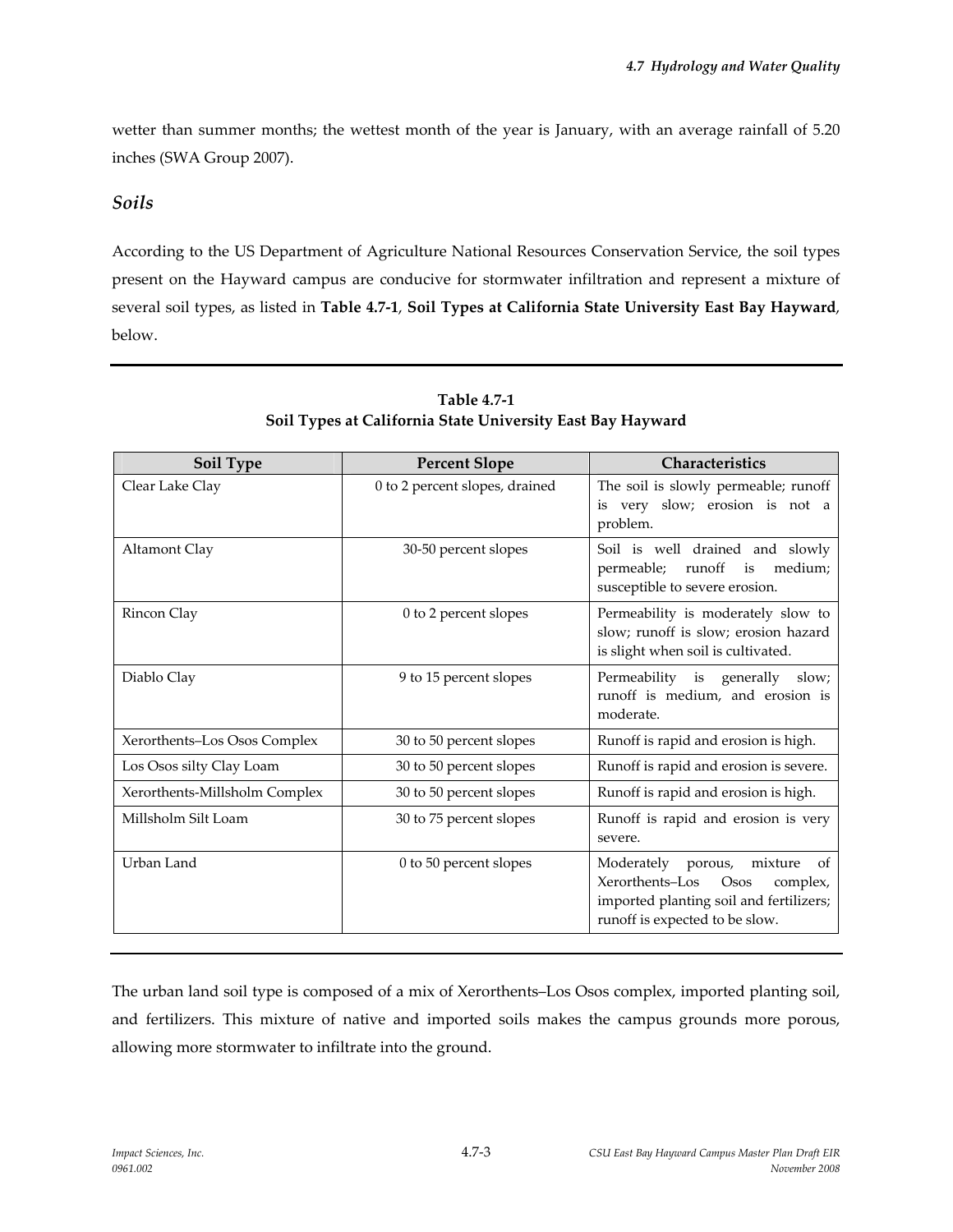## *Groundwater*

The Hayward campus and the surrounding areas do not have any significant groundwater resources, although localized shallow springs in the upper Harder Road area periodically cause problems of roadway deterioration. Field research indicates the groundwater supply to be marginal and barely adequate to support scattered livestock and single‐family domestic use. The City of Hayward does not depend on local water supplies to meet domestic and industrial needs. This demand is met by the Hetch Hetchy water system. Additionally, no groundwater was encountered from borings performed by Cooper‐Clark and Associates during a geological and soils investigation on the Hayward campus (Earth Metrics 1987).

# *Flooding*

No portion of the campus is located within a 100‐year flood hazard zone as mapped by the Federal Emergency Management Agency (Earth Metrics 1987).

# **4.7.3 REGULATORY SETTING**

This section describes the federal, state, and local regulatory context to be considered for the expansion of the Hayward campus, and addresses hydrology and water quality concerns, including development strategies, stormwater pollution prevention plans, and stormwater management practices.

# **4.7.3.1 Federal and State Regulations**

# *Federal Water Pollution Control Act*

The Federal Water Pollution Control Act of 1972, often referred to as the CWA, is the nation's primary law for regulating discharges of pollutants into waters of the United States. The objective of the CWA is to restore and maintain the chemical, physical, and biological integrity of the nation's waters. The regulations adopted pursuant to the CWA deal extensively with the permitting of actions in waters of the United States, including wetlands. CWA's statutory sections and implementing regulations provide more specific protection for riparian and wetland habitats than any other federal law. The US Environmental Protection Agency (US EPA) has primary authority under the CWA to set standards for water quality and for effluents, but the US Army Corps of Engineers (USACE) has primary responsibility for permitting the discharge of dredge or fill materials into streams, rivers, and wetlands.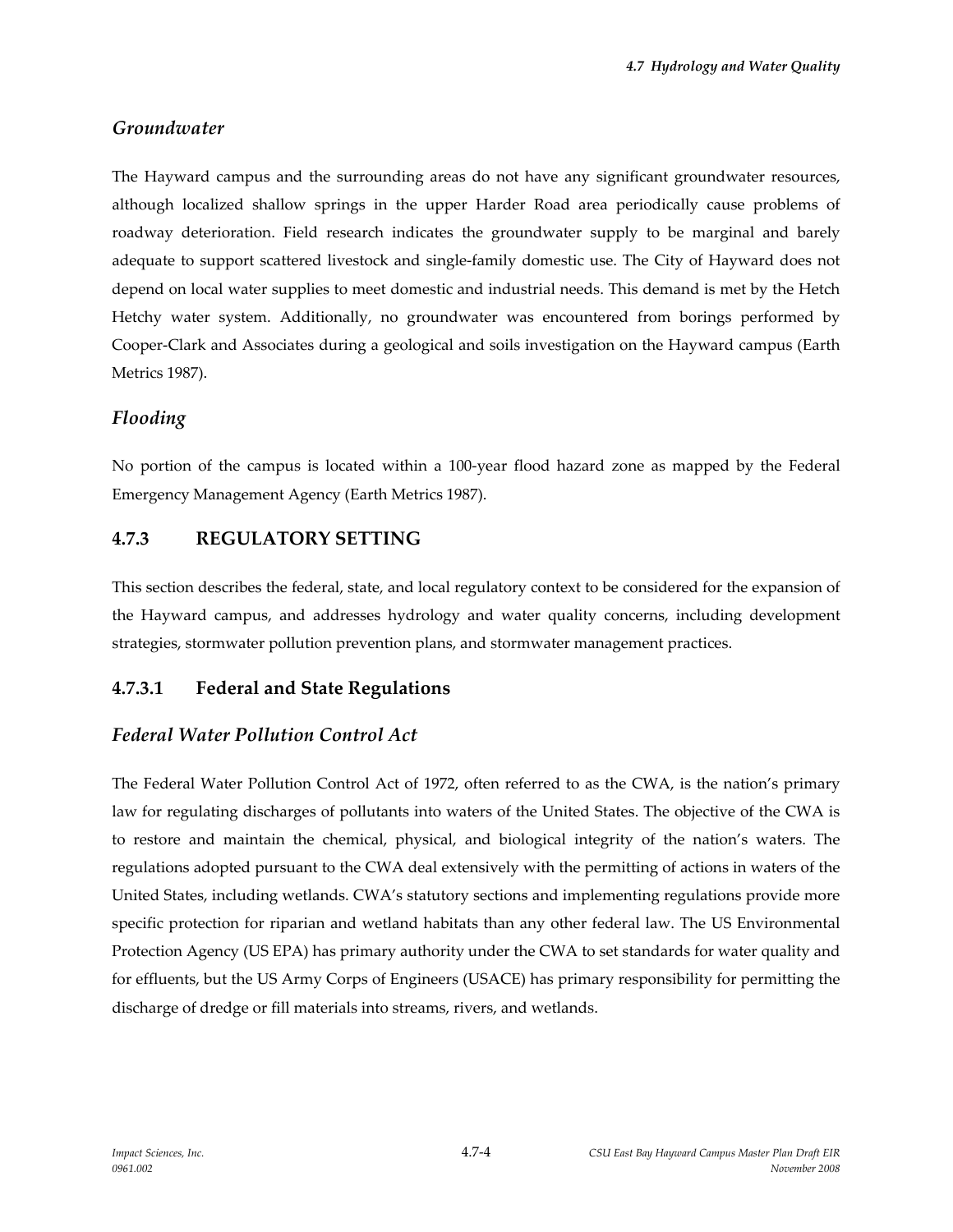# *California Porter‐Cologne Act*

The California Porter‐Cologne Act of 1970 is largely responsible for creating the state's extensive regulatory program for water pollution control. As discussed above, preparation of water management plans has been delegated to the individual states by the US EPA. Pursuant to the Porter‐Cologne Act, the responsibility for protection of water quality in California rests with the State Water Resources Control Board (SWRCB). The SWRCB in turn has delegated to the nine Regional Water Quality Control Boards the authority to regulate the nine hydrologic basins in the state. The Porter‐Cologne Act gives the SWRCB and Regional Water Quality Control Boards broad powers to protect water quality by regulating waste discharges to water and land by requiring cleanup of hazardous conditions.

The State Water Board provides oversight and coordination while the Regional Boards guide and regulate water quality in streams and aquifers through development of Water Quality Control Plans, or Basin Plans. The Hayward campus drains to waters regulated by the Region 2 (San Francisco Bay) Basin Plan, which was approved in 1995 and updated in 2006. The latest version of the Basin Plan is effective as of December 22, 2006.

Beneficial water uses are designated in the Basin Plan for local aquifers, streams, marshes, and rivers, as well as water quality objectives that must be met to protect these uses. Although beneficial uses have not been specifically designated for Ward Creek, they have been designated for Central San Francisco Bay to which it discharges, and it is the local Regional Board policy to protect uses that might reasonably apply to the tributaries of listed waters. Beneficial uses designated for Central San Francisco Bay include ocean, commercial, and sport fishing; estuarine habitat; industrial service supply; migration of aquatic organisms; navigation; industrial process supply; rare, threatened, or endangered species; contact water recreation; noncontact water recreation; shellfish harvesting; fish spawning; and wildlife habitat.

Water quality objectives established in the Basin Plan to protect the beneficial uses from the types of potential pollutants that could be generated by the proposed project are included in **Table 4.7‐2**.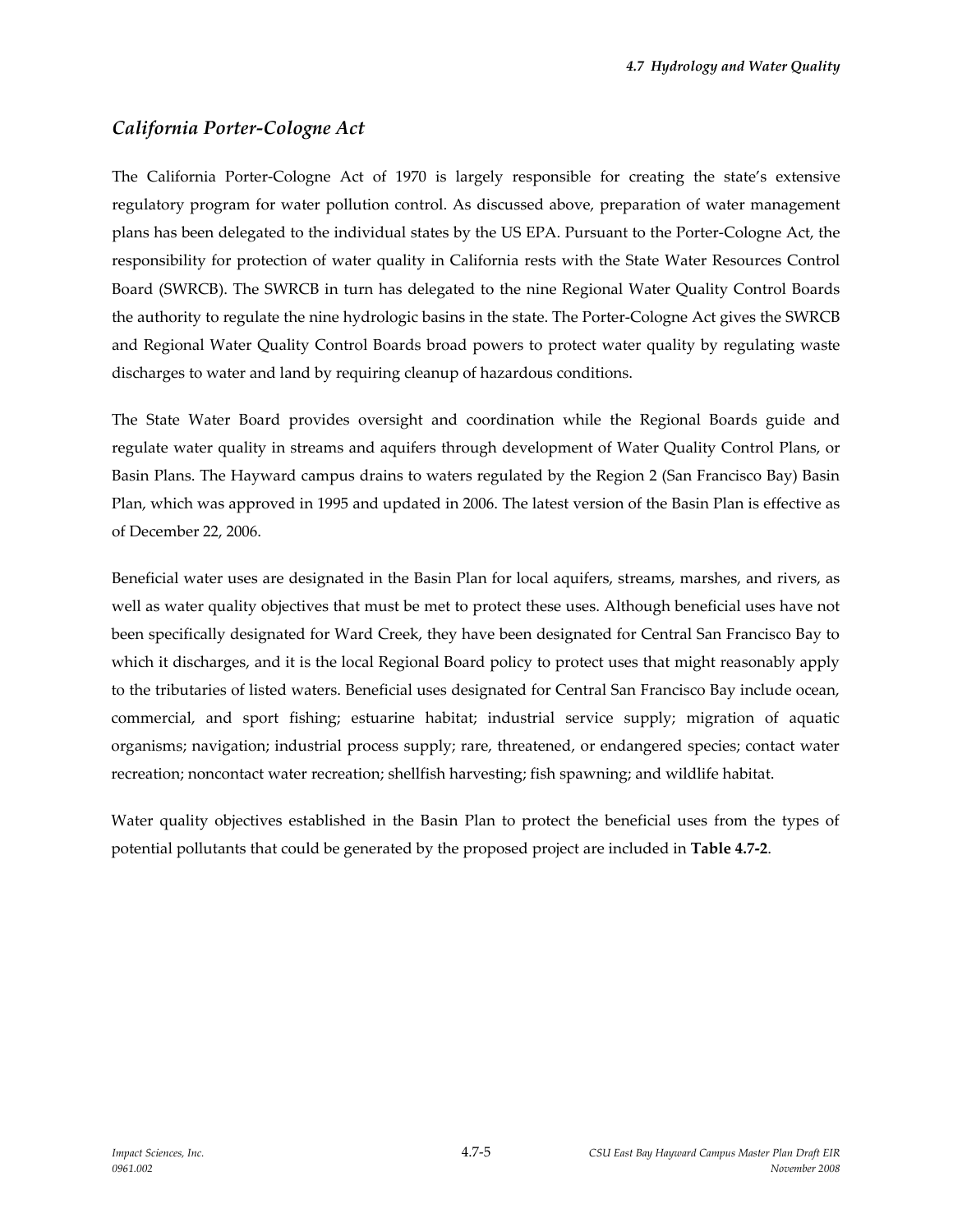| <b>Table 4.7-2</b>                                             |
|----------------------------------------------------------------|
| Basin Plan Water Quality Objectives to Protect Beneficial Uses |

| Parameter            | Objective                                                                                                                                                                                                                                                                                                                                  |
|----------------------|--------------------------------------------------------------------------------------------------------------------------------------------------------------------------------------------------------------------------------------------------------------------------------------------------------------------------------------------|
| Dissolved            | 7.0 mg/L minimum in cold water habitat (nontidal)                                                                                                                                                                                                                                                                                          |
| Oxygen               | 5.0 mg/L minimum in warm water habitat (nontidal)                                                                                                                                                                                                                                                                                          |
|                      | In the Bay:                                                                                                                                                                                                                                                                                                                                |
|                      | 5.0 mg/L minimum downstream of Carquinez Bridge                                                                                                                                                                                                                                                                                            |
|                      | 7.0 mg/L minimum upstream of Carquinez Bridge                                                                                                                                                                                                                                                                                              |
|                      | The median concentration for any three consecutive months shall not be less than 80 percent of<br>the dissolved oxygen content at saturation.                                                                                                                                                                                              |
| Salinity             | Controllable water quality factors shall not increase the total dissolved solids or salinity of<br>waters so as to adversely affect beneficial uses, particularly fish migration and estuarine habitat.                                                                                                                                    |
| Suspended<br>Matter  | Waters shall not contain suspended material in concentrations that cause nuisance or adversely<br>affect beneficial uses.                                                                                                                                                                                                                  |
| Settleable<br>Matter | Waters shall not contain suspended material in concentrations that result in the deposition of<br>material that cause nuisance or adversely affect beneficial uses.                                                                                                                                                                        |
| Sediment             | The suspended sediment load and suspended sediment discharge rate of surface waters shall<br>not be altered in such a manner as to cause nuisance or adversely affect beneficial uses.<br>Controllable water quality factors shall not cause a detrimental increase in concentrations of<br>toxic pollutants in sediments or aquatic life. |
| Turbidity            | Waters shall be free of changes in turbidity that cause nuisance or adversely affect beneficial<br>uses. Increases from normal background light penetration or turbidity relatable to waste<br>discharge shall not be greater than 10 percent in areas where natural turbidity is greater than<br>50 NTU.                                  |
| pH                   | The pH shall not be depressed below 6.5 nor raised above 8.5. This encompasses the pH range<br>usually found in waters within the basin. Controllable water quality factors shall not cause<br>changes greater than 0.5 unit in normal ambient pH levels.                                                                                  |
| Oil and Grease       | Waters shall not contain oils, greases, waxes, or other materials in concentrations that result in<br>visible film or coating on the surface of the water or on objects in the water, and cause nuisance,<br>or otherwise adversely affect beneficial uses.                                                                                |
| Floating<br>Material | Waters shall not contain floating material, including solids, liquids, foams, and scum in<br>concentrations that cause nuisance or adversely affect beneficial uses.                                                                                                                                                                       |
| Temperature          | Temperature objectives for enclosed bays and estuaries are as specified in the Water Quality<br>Control Plan for Control of Temperature in Coastal and Interstate Waters and Enclosed Bays of<br>California, including any revisions to the plan. In addition, the following temperature objectives<br>apply to surface waters:            |
|                      | The natural receiving water temperature of inland surface waters shall not be altered unless<br>٠<br>it can be demonstrated to the satisfaction of the Regional Board that such alteration in<br>temperature does not adversely affect beneficial uses.                                                                                    |
|                      | The temperature of any cold or warm freshwater habitat shall not be increased by more<br>٠<br>than $5^{\circ}$ F (2.8 $^{\circ}$ C) above natural receiving water temperature.                                                                                                                                                             |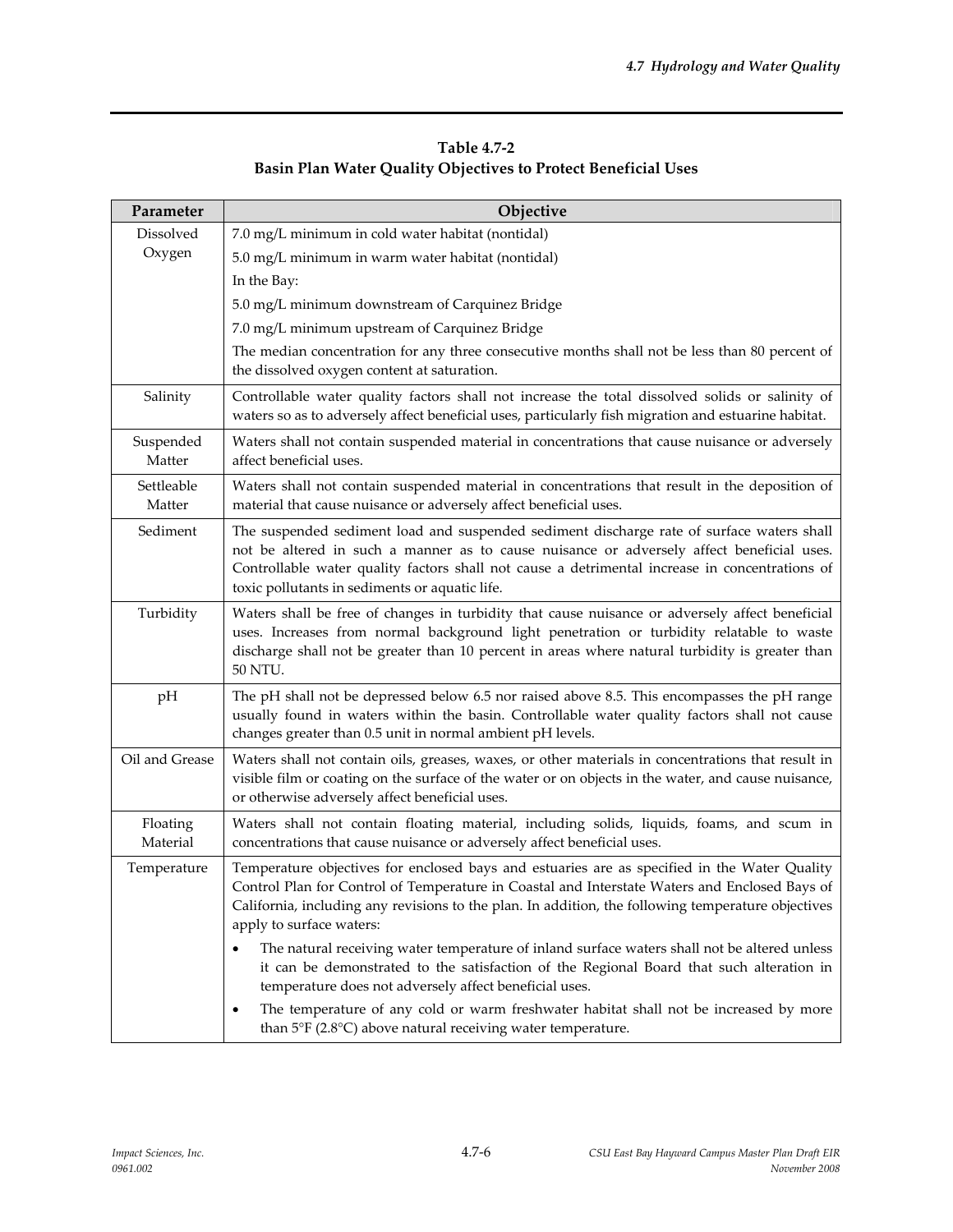| Parameter           | Objective                                                                                                                                                                                                                                                                                                                                                                                                                                                                                                                                                                           |
|---------------------|-------------------------------------------------------------------------------------------------------------------------------------------------------------------------------------------------------------------------------------------------------------------------------------------------------------------------------------------------------------------------------------------------------------------------------------------------------------------------------------------------------------------------------------------------------------------------------------|
| Toxic<br>Pollutants | All waters shall be maintained free of toxic substances in concentrations that are lethal to or that<br>produce other detrimental responses in aquatic organisms. Detrimental responses include, but<br>are not limited to, decreased growth rate and decreased reproductive success of resident or<br>indicator species. There shall be no acute toxicity in ambient waters. Acute toxicity is defined as<br>a median of less than 90 percent survival or less than 70 percent survival, 10 percent of the time,<br>of test organisms in a 96-hour static or continuous flow test. |
|                     | There shall be no chronic toxicity in ambient waters. Chronic toxicity is a detrimental biological<br>effect on growth rate, reproduction, fertilization success, larval development, population<br>abundance, community composition, or any other relevant measure of the health of an<br>organism, population, or community.                                                                                                                                                                                                                                                      |
|                     | Attainment of this objective will be determined by analyses of indicator organisms, species<br>diversity, population density, growth anomalies, or toxicity tests (including those described in<br>Chapter 4 of the Basin Plan), or other methods selected by the State Water Board. The State<br>Water Board will also consider other relevant information and numeric criteria and guidelines<br>for toxic substances developed by other agencies as appropriate.                                                                                                                 |
|                     | The health and life history characteristics of aquatic organisms in waters affected by controllable<br>water quality factors shall not differ significantly from those for the same waters in areas<br>unaffected by controllable water quality factors.                                                                                                                                                                                                                                                                                                                            |
|                     | Numeral objectives for arsenic, cadmium, chromium III, chromium VI, copper, cyanide, lead,<br>mercury, nickel, selenium, silver, tributyltin, and zinc are provided in the Basin Plan.                                                                                                                                                                                                                                                                                                                                                                                              |
| Diazinon            | Diazinon concentrations in urban creeks shall not exceed 100 nanograms per liter as a 1-hour<br>average (Basin Plan amendment awaiting US EPA approval).                                                                                                                                                                                                                                                                                                                                                                                                                            |

# *Total Maximum Daily Load (Section 303(d) of the Clean Water Act)*

The State of California is required by Section 303(d) of the CWA to provide the US EPA with a list of water bodies considered by the state to be impaired (i.e., not meeting water quality standards and not supporting their beneficial uses). The list also identifies the pollutant or stressor causing impairment, and establishes a schedule for developing a control plan to address the impairment, typically a TMDL. The TMDL specifies the amount of the target pollutant that the waterbody can sustain on a daily or annual basis and is established by amending the Water Quality Control Plan. TMDLs are prepared by the Regional Boards and result in amendments to Water Quality Control Plans that must be approved by the US EPA. The 303(d) list is used by the US EPA to prepare the biennial federal CWA Section 305(b) Report on Water Quality.

Although Ward Creek is not included in the 2006 303(d) list, Alameda Creek is on the list. Because Ward Creek is a tributary to Alameda Creek, TMDL guidelines may apply to Ward Creek. Additionally, the San Francisco Bay Regional Board has found that San Francisco Bay Area urban creeks do not consistently meet the Basin Plan's narrative water quality objectives pertaining to toxicity. In response, the Basin Plan was amended on November 16, 2005, by Board Resolution R2 2005 0063 to establish a TMDL to reduce diazinon and pesticide‐related toxicity in Bay Area urban creeks (Johnson 2005). The TMDL will become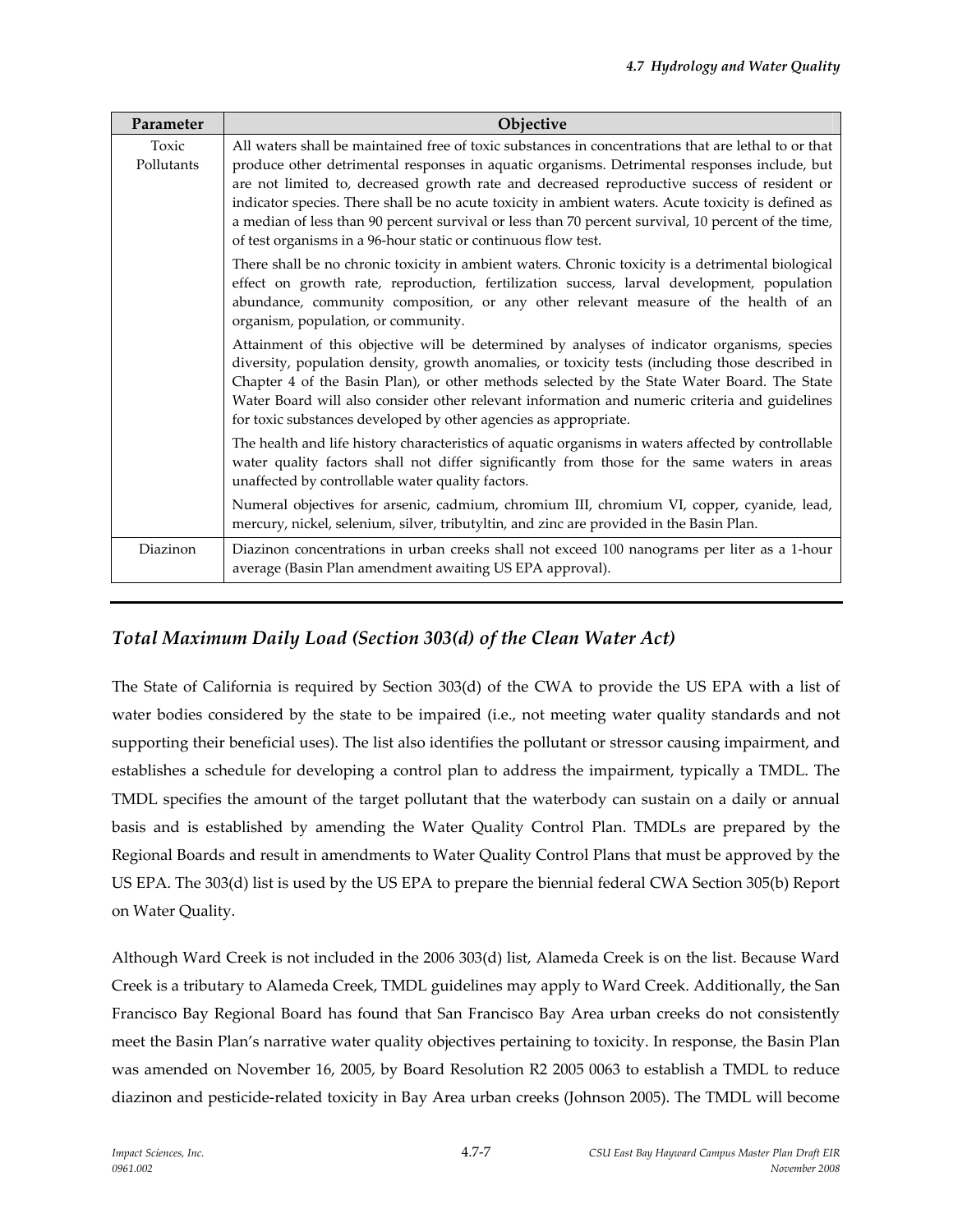effective upon US EPA approval. Diazinon is currently listed as a chemical from urban runoff and storm sewers sources in the proposed 2006 CWA Section 303(d) List of Water Quality Limited Segments, San Francisco Bay Regional Water Quality Control Board (SF Regional Board), October 25, 2006.

### *National Pollutant Discharge Elimination System*

The US EPA has delegated management of California's National Pollution Discharge Elimination System (NPDES) program to the State Water Board and the nine Regional Board offices. The NPDES program was established in 1972 to regulate the quality of effluent discharged from easily detected point sources of pollution such as wastewater treatment plants and industrial discharges. The 1987 amendments to the CWA (Section 402[p]) recognized the need to address nonpoint source stormwater runoff pollution and expanded the NPDES program to operators of municipal separate storm sewer systems (MS4s), construction projects, and industrial facilities.

#### **Construction**

The State Water Board administers the NPDES General Permit for Discharges of Stormwater Runoff Associated with Construction Activity (General Construction Permit). If projects involving 1 acre or more of construction want to be covered under the General Construction Permit, the facility must submit a Notice of Intent (NOI) to the State Water Board prior to the beginning of construction. The General Construction Permit requires that projects develop and implement a SWPPP, identifying potential sources of pollution and specifying runoff controls during construction for the purpose of minimizing the discharge of pollutants in stormwater from the construction area. In addition, the SWPPP needs to identify post-construction control measures and a monitoring plan.

#### **Dewatering**

Small volumes of construction‐related dewatering discharges are covered under the General Construction Permit. Flow diversions are not considered discharges; however, pumping of groundwater seepage from an excavation and subsequent discharge would be considered a dewatering discharge. For dewatering discharges that do not meet the criteria in the General Construction Permit, the SF Regional Board would need to be consulted and may require that an individual NPDES Permit and Waste Discharge Requirement be obtained for dewatering activities (Order NO. R2‐2006‐0075, NPDES NO. CAG912002, adopted by the SF Regional Board on November 13, 2006, effective January 12, 2007).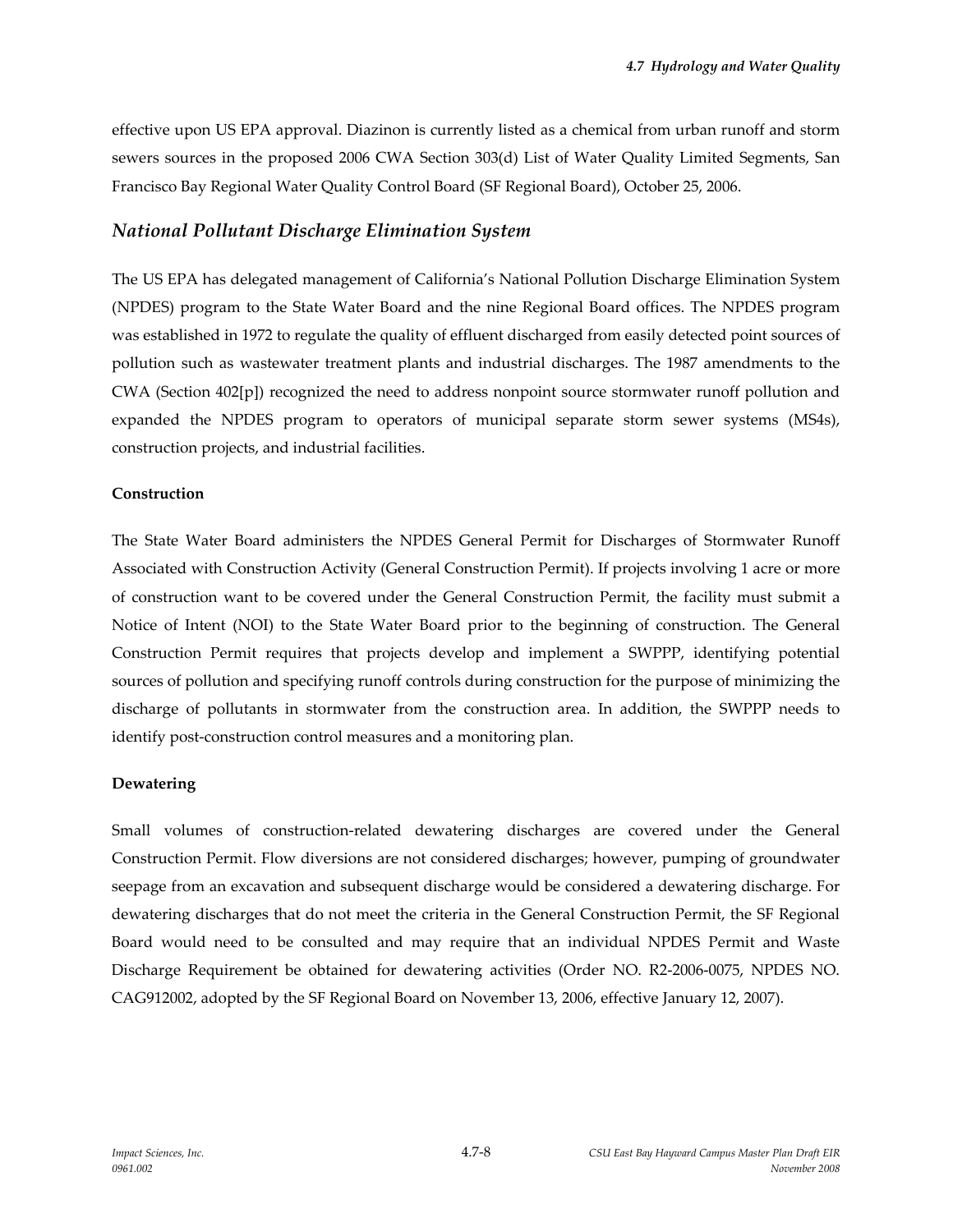### **Municipal**

The City of Hayward is a participating agency and signatory to the Alameda Countywide Clean Water Program (ACCWP) NPDES Municipal Stormwater Permit, which regulates urban runoff discharges from municipalities based on the 1987 amendments to the CWA. The ACCWP is an association of agencies in Alameda County that manage separate storm drain systems and creek channels that discharge urban runoff to San Francisco Bay. ACCWP has 17 member agencies that represent 14 cities in the county, as well as unincorporated Alameda County, Zone 7 Water Agency, and the Alameda County Water Conservation and Flood Control District. Members of the ACCWP are joint permit holders of the Alameda Countywide NPDES Municipal Stormwater Permit.

The permittees are currently subject to NPDES Permit No. CAS0029831 (General Permit) issued by the SF Regional Board (Order No. R2‐2003‐0021 on February 19, 2003, amended by Order No. R2‐2007‐0025 on March 14, 2007). This permit was issued to the Alameda County permittees to discharge stormwater runoff from storm drains and watercourses within their jurisdiction. Each member agency is responsible for implementing the requirements of the General Permit.

Since the first five‐year permit was issued by the SF Regional Board in 1991, the ACCWP has successively implemented a series of comprehensive stormwater management plans for urban runoff management meeting Regional Board standards.

When the permit was renewed in 2003, the Regional Board included new design standards for runoff treatment control measures (Provision C.3) from new development and significant redevelopment. The reissued permit also required development of a Hydrograph Modification Management Plan (HMP) to manage increased peak runoff flows and volumes (hydromodification) and avoid erosion of stream channels and degradation of water quality caused by new and redevelopment projects (Provision C.3.f). The State Water Board is reissuing the region's Phase 1 permit as a single region-wide permit for the four major urban counties of Alameda, Contra Costa, Santa Clara, and San Mateo, and including the cities of Fairfield, Suisun City, and Vallejo ([Municipal](http://www.waterboards.ca.gov/sanfranciscobay/mrp.shtml) Regional Permit [NPDES Permit No. CA612008]). In the draft Municipal Regional Permit, hydromodification requirement is in Provision C.3.g.

### *C.3 Stormwater Requirements (ACCWP NPDES General Permit)*

The ACCWP NPDES Stormwater Permit Section C.3 notes that starting June 12, 2007, hydromodification management (HM) is required for all projects that create and or replace 1 acre or more of imperviousness area and are located in a susceptible area. HM requires a maintenance agreement to maintain the post construction water treatment system. Projects creating or replacing more than 10,000 square feet of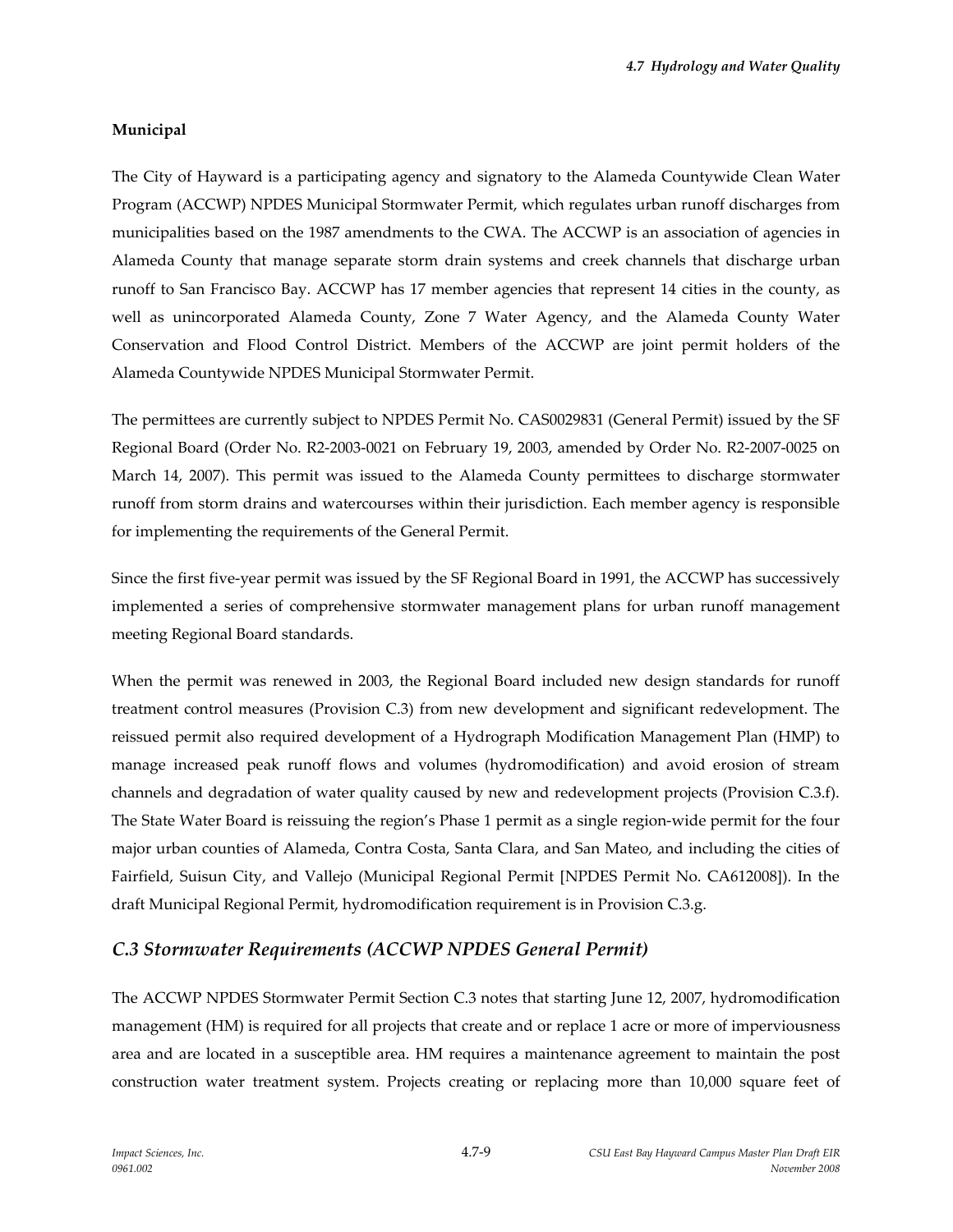impervious surface must comply with the hydraulic sizing design criteria of stormwater quality treatment.

The SF Regional Board required ACCWP to prepare a HMP to reduce erosive flows that result from increasing impervious surfaces in watersheds and creeks. The HMP was due to the SF Regional Board on May 15, 2005, and is currently under review based on the latest ACCWP C.3 Technical Guidance Handbook dated August 2006. The details of the HMP are subject to change in the process of gaining approval by the SF Regional Board. The HMP includes a simple map‐based approach for determining which parts of the drainage network are susceptible to hydromodification impacts. Projects that meet certain criteria, from which runoff passes through the susceptible areas, will be required to incorporate one or more HM measures in the design in order to reduce erosive flows from a wide range of runoff conditions. Flow duration control for frequent, small runoff events (with average occurrence ranging from less than two years to approximately 10 years) is especially critical (ACCWP 2006). The HMP also describes procedures for assessing the potential impacts of development-related hydrograph changes in a specific section of a watercourse. Projects that meet the definitions above and are located in susceptible areas must comply with the terms of the HMP.

Although the Hayward campus as a state property is not subject to ACCWP HMP, according to the HMP susceptibility map, the Hayward campus is located in a susceptible area (hill or high slope). Projects requiring HM controls typically also require water quality treatment and therefore require maintenance agreements for operations and maintenance of the treatment unit(s). The HM standard does not apply if the project proponent demonstrates that all the project runoff will flow through enclosed storm drains, existing concrete culverts, or fully hardened (with bed and banks continuously concrete‐lined) channels to the tidal areas. In some instances, projects that replace impervious surfaces and are susceptible to hydromodifications may be exempt from HM requirements if a comparison of a project design to the pre‐ project conditions shows that the project will not increase impervious area and will not increase the efficiency of the drainage collection and conveyance system. The comparison must assess opportunities and constraints to reduce imperviousness and retain or detain site drainage, propose design features that minimize imperviousness, inventory existing and proposed impervious areas, and demonstrate that hydrologic source controls are used to the maximum extent practicable.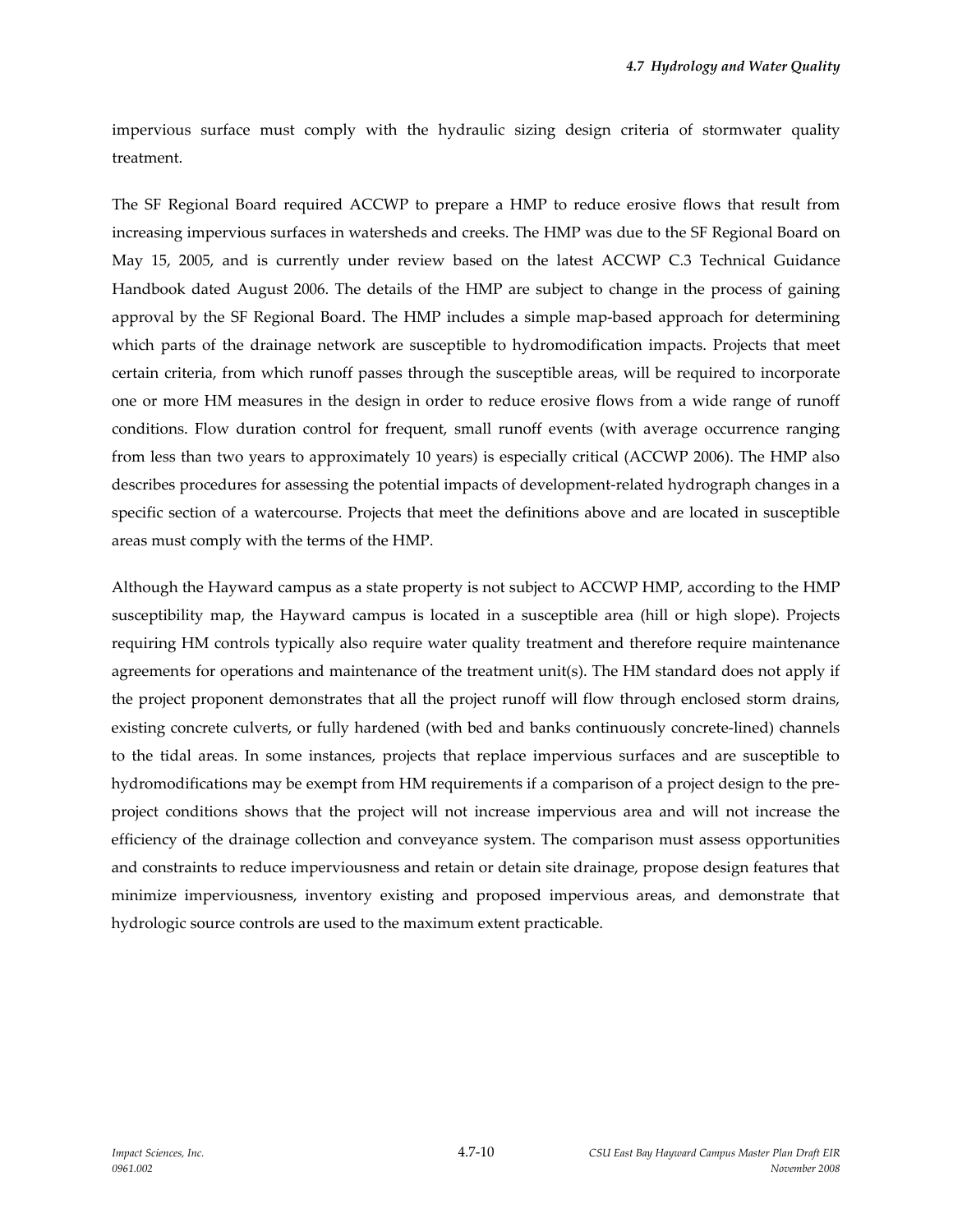# **4.7.4 IMPACTS AND MITIGATION MEASURES**

# **4.7.4.1 Standards of Significance**

In accordance with Appendix G of the *2008 California Environmental Quality Act (CEQA) Statutes and Guidelines* and the CSU CEQA Handbook, the impact of the proposed project on hydrology and water quality would be considered significant if it would:

- Violate any water quality standards or waste discharge requirements by one of the following:
	- Result in an increase in any pollutant for which an impaired waterbody, as listed on the CWA Section 303(d) list, is already impaired.
	- − Cause or contribute to an exceedance of applicable surface or groundwater receiving water quality objectives or degradation of beneficial uses.
- Substantially deplete groundwater supplies or interfere substantially with groundwater recharge such that there would be a net deficit in aquifer volume or a lowering of the local groundwater table level.
- Substantially alter the existing drainage pattern of the site or area, including through the alteration of the course of a stream or river, in a manner that would result in substantial erosion or siltation on site or off site.
- Substantially alter the existing drainage pattern of the site or area, including through the alteration of the course of a stream or river, or substantially increase the rate or amount of surface runoff in a manner that would result in flooding on site or off site.
- Create or contribute runoff water that would exceed the capacity of existing or planned storm water drainage systems, or provide substantial additional sources of polluted runoff.
- Otherwise substantially degrade water quality.
- Place housing within a 100‐year flood hazard area as mapped on a federal Flood Hazard Boundary or Flood Insurance Rate Map or other flood hazard delineation map.
- Place within a 100‐year flood hazard area structures that would impede or redirect flood flows.
- Expose people or structures to a significant risk of loss, injury, or death involving flooding, including flooding as a result of the failure of a levee or dam or inundation by seiche, tsunami, or mudflow

# **4.7.4.2 Methodology**

The potential impacts from the development of the Hayward campus under the proposed Master Plan on hydrology and water quality were assessed qualitatively and quantitatively. The assessment evaluates whether the proposed project could result in possible violations of water quality standards, impairment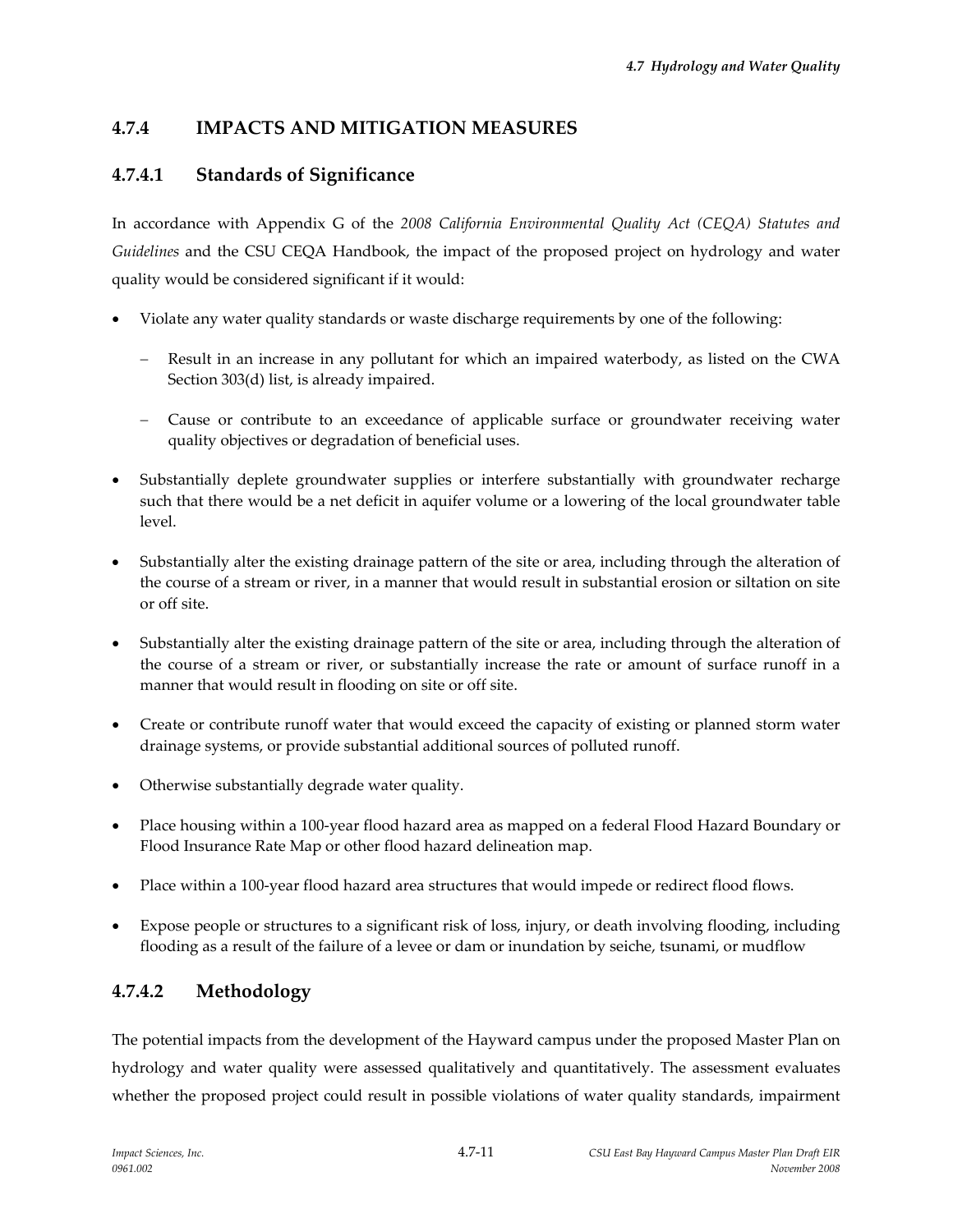of beneficial uses, or hydrologic or water quality conditions that could be harmful to aquatic life and human health.

## **4.7.4.3 Project Impacts and Mitigation Measures**

# **MP Impact HYDRO‐1: Compliance with NPDES requirements and campus stormwater management policies would result in a less than significant impact on water quality, including erosion and sedimentation, during construction.**

#### **Level of Significance:** Less than significant

Construction and grading activities associated with development projects under the proposed Master Plan would involve demolition of existing structures, removal of asphalt, site grading, and the operation of heavy equipment. Stormwater runoff could result in short-term sheet erosion within areas of exposed or stockpiled soils. Furthermore, the compaction of soils by heavy equipment may reduce the infiltration capacity of soils and increase runoff and erosion potential. Given the above, pollutants such as soil, sediments, and other substances associated with construction activities (e.g., oil, gasoline, grease, and surface litter) could enter the campus storm drain system.

Individual construction projects associated with implementation of the proposed Master Plan that involve 1 acre or more of land disturbance would be required to comply with the NPDES General Construction Permit, which includes the preparation of a SWPPP. The SWPPP for each construction project would identify best management practices (BMPs) to maintain water quality. BMPs may consist of a wide variety of measures taken to reduce pollutants in stormwater and other nonpoint source runoff. Measures range from source control, such as reduced surface disturbance, to treatment of polluted runoff, such as detention or retention basins. BMPs to be implemented as part of the General Construction Permit may include, but are not limited to, the following measures:

- Temporary erosion control measures (such as silt fences, staked straw bales/wattles, silt/sediment basins and traps, check dams, geofabric, sandbag dikes, and temporary revegetation or other ground cover) will be employed to control erosion from disturbed areas.
- Drainage facilities in downstream off‐site areas will be protected from sediment using BMPs acceptable to the Regional Board.
- Grass or other vegetative cover will be established on the construction site as soon as possible after disturbance.

Final selection of BMPs may be subject to approval by the San Francisco Bay Regional Board. CSUEB would verify that an NOI has been filed by the construction contractor with the State Water Board and a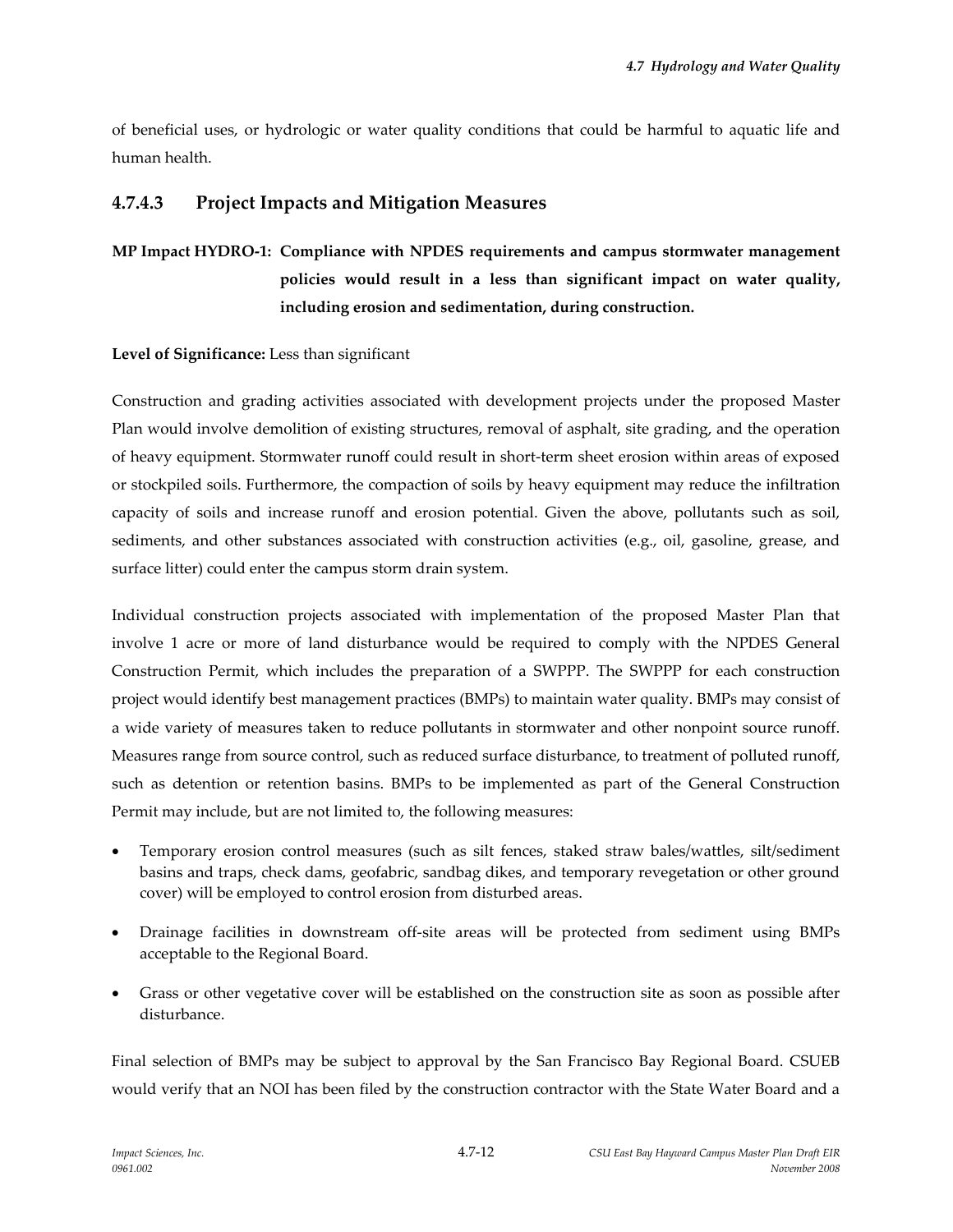SWPPP has been developed and initiated before allowing construction to begin. CSUEB or its contractor would perform inspections of the construction area to verify that the BMPs specified in the SWPPP are properly implemented and maintained. Additionally, CSUEB or its contractor would implement a monitoring program to verify BMP effectiveness. The monitoring program would begin at the outset of construction and terminate upon completion of the project.

As part of compliance with the NPDES General Construction Permit, CSUEB or its contractor would develop and implement a spill prevention and control program to minimize the potential for, and effects from, spills of hazardous, toxic, or petroleum substances during construction activities. The plan would be completed before any construction activities begin, and would include provisions for preventing, containing, and reporting spills of hazardous materials.

In addition to NPDES requirements, construction would comply with CSUEB standard stormwater management practices and engineering controls, which require the control and minimization of stormwater pollutants originating from construction sites as a standard part of contract specifications. Compliance with NPDES and campus requirements would result in a less than significant impact to water quality during construction.

**Mitigation Measure:** No mitigation is required.

# **MP Impact HYDRO‐2: Compliance with NPDES requirements and campus stormwater management policies would result in a less than significant impact to water quality, including erosion and sedimentation, during campus operation.**

#### **Level of Significance:** Less than significant

Impervious surfaces prevent natural absorption and pollutant filtration of stormwater compared to natural pervious (permeable) ground cover. Construction of impervious surfaces on areas currently occupied primarily by vegetated open space would, without appropriate controls, serve to decrease storm water infiltration at the site and result in increased peak flow, volume of flow, and velocity intensity of storm runoff flows, which would increase the potential for erosion and flooding in downstream reaches. These increases, or hydromodification, can in turn increase the frequency of erosive events in downstream channels. Furthermore, pollutants accumulate on impervious areas such as roads and are mobilized during precipitation events. Storm runoff carries these pollutants into the storm drainage system, from where they are discharged to surface waters. Increasing the area of impervious surfaces can thus result in increased pollutant loading to surface waters. In addition to erosion and siltation, diazinon and pesticide-related toxicity are a concern for Bay Area urban creeks.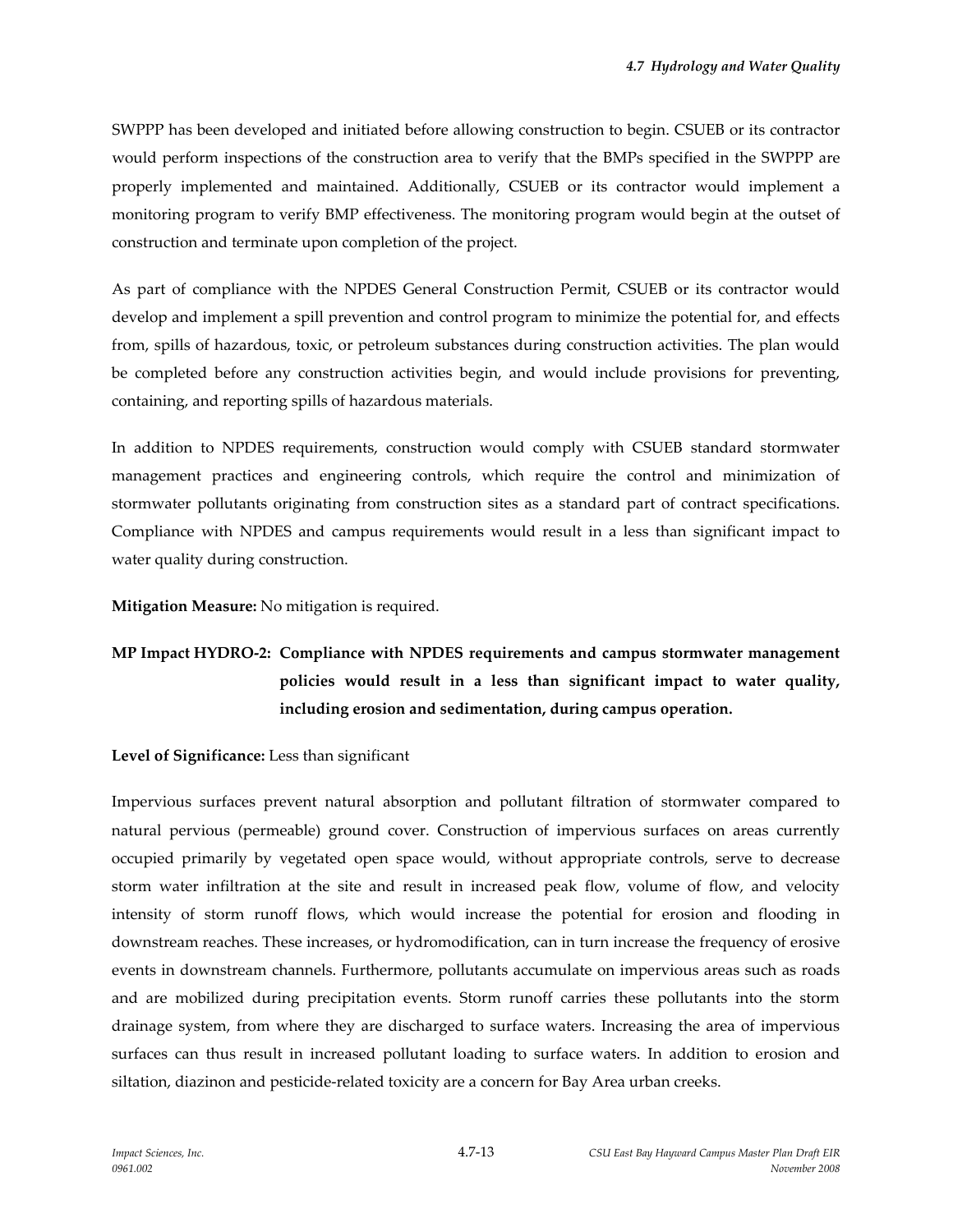As noted earlier, runoff from the campus is collected by the campus storm drain system and is discharged into creeks on the west side of the campus. These creeks eventually enter the City's storm drain system, which in turn discharges urban runoff into the bay. The implementation of the proposed Master Plan would involve some modifications to and an extension of the on‐site storm drain system but no changes to the storm drain outfalls on the receiving creeks would be necessary.

With the exception of the areas where new housing is proposed and the sites of some parking facilities, most of the campus areas that would be developed under the proposed Master Plan are under existing impervious surfaces. As a result, the redevelopment of most of the campus with new buildings and other project components under the proposed Master Plan would not result in a substantial increase in the amount of impervious surfaces on the Hayward campus and a resultant increase in stormwater runoff. The increase in impervious surface can be estimated by comparing the current campus map to the campus at full buildout. Approximately 9 acres of currently permeable land within the currently developed campus would be converted to impervious surfaces as estimated by the rooftop area of proposed buildings. This change will result in the campus becoming 51 percent permeable and 49 percent impermeable, compared with the current 55 percent permeable and 45 percent impermeable (BMS Design Group 2008). This is a 7.3 percent decrease in permeability and an 8.9 percent increase in impermeability.

An increase in impervious surfaces (albeit small) on the campus could potentially increase both the peak flows and the volume of site runoff which in turn could result in erosion and sedimentation in creeks that receive campus runoff (hydromodification impacts). An increase in impervious surfaces and increased human activity could also result in degradation of the quality of site runoff. The proposed Master Plan includes a storm drain plan and strategy to reduce the amount of stormwater entering the existing storm sewer network by mimicking the surrounding vegetation and landforms as well as addressing the effect of increased human activity on stormwater quality. According to the proposed Master Plan, in order to encourage sustainable development on the campus, each new building project will be required to develop a stormwater management plan that addresses both the quantity and quality of runoff by reducing impervious cover, promoting infiltration, and capturing and treating stormwater runoff. Future development on the campus will incorporate low impact development (LID) features appropriate for the campus site. The proposed Master Plan includes the following BMPs that are derived from California Stormwater Quality Association Stormwater Best Management Practice Handbook (BMP Handbook) (January 2003) as the types of stormwater controls that would be implemented by the Campus in conjunction with new development and redevelopment. BMPs, as described in the BMP Handbook, are defined as "any program, technology, process, siting criteria, operating method, measure, or device which controls, prevents, removes, or reduces pollution." The numbers listed in the parentheses are the BMP labels from the BMP Handbook.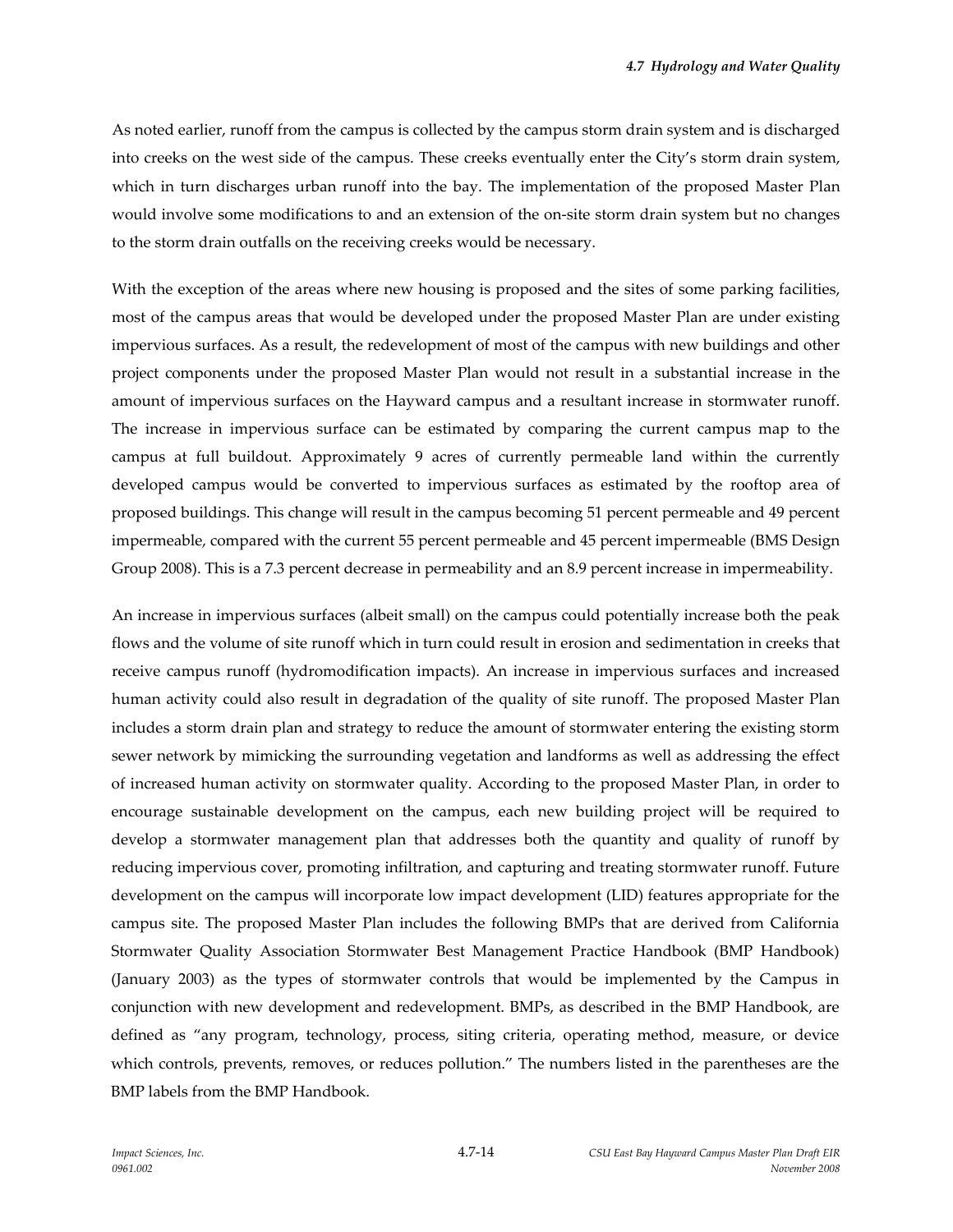- Infiltration Trench (TC-10): An infiltration trench is a long, narrow rock-filled trench with no outlet that receives stormwater runoff. The runoff infiltrates through the rock into the soil. Infiltration trenches are often paired with vegetated swales so that sediments are removed upstream of the infiltration trench, which helps to reduce clogging. Infiltration trenches could be installed along walkways within the campus as new walkways are installed or existing walkways are renovated.
- Infiltration Basin (TC-11): An infiltration basin is a shallow impoundment designed to allow stormwater to infiltrate into the groundwater. Because these basins can be relatively large and are very dependent upon the permeability of the underlying soils, these may have limited applicability to CSUEB.
- Detention Pond (TC‐22): A detention pond is a depressed area where runoff would be detained. The main difference between a detention pond and an infiltration basin is that detention ponds are designed to hold the stormwater for a period of time prior to releasing the stormwater to the storm drainage system, while infiltration basins are designed to hold all of the stormwater until it infiltrates into the groundwater. As such, detention ponds can be smaller and so may be easier to incorporate into new building areas. Detention ponds would be easiest to incorporate into larger project areas such as future faculty housing.
- Vegetated Swale (TC‐30): A vegetated swale is an open shallow channel with vegetation. Stormwater runoff flows into the swale, where it is filtered by the vegetation. Some of the runoff then infiltrates into the groundwater, while the remainder flows into catch basins and into the stormwater drainage system or into infiltration trenches. Vegetated swales require relatively long lengths of landscaped area and nearby stormwater drainage facilities, and as such would work best along the parking areas and adjacent to the walkway areas at CSUEB.
- Bioretention (TC‐32): Bioretention consists of a landscaped area into which stormwater is directed and allowed to infiltrate or flow into catch basins. At CSUEB, bioretention could be incorporated into new building projects by directing roof drains into landscaped areas away from buildings and then locating adjacent catch basins on the opposite side, so that the runoff flows through the landscaped area prior to flowing into the catch basins. These landscaped areas could be above ground planters with underdrains to allow rainwater from the roof drains to flow through the planter into the groundwater below or into perforated pipes located at the bottom of the planter.
- Water Quality Inlet (ITC‐50): A water quality inlet is typically a catch basin, which contains one or more chambers that promote sedimentation of coarse materials and separation of free oil from stormwater. It is easier to install these with new developments rather than to retrofit existing catch basins.
- Wet Vault (MP‐50): A wet vault is a permanent water pool or buried tank, which stores rainwater for future use. Due to pest control concerns, it may not be feasible to use permanent surface water pools, but it could be possible to install buried tanks to collect stormwater from new projects.
- Use of pervious/porous pavement will be considered in low-traffic areas to reduce runoff when economically feasible. The pavement is a unique cement-based concrete product that has a porous structure that allows rainwater to pass directly through the pavement and into the soil.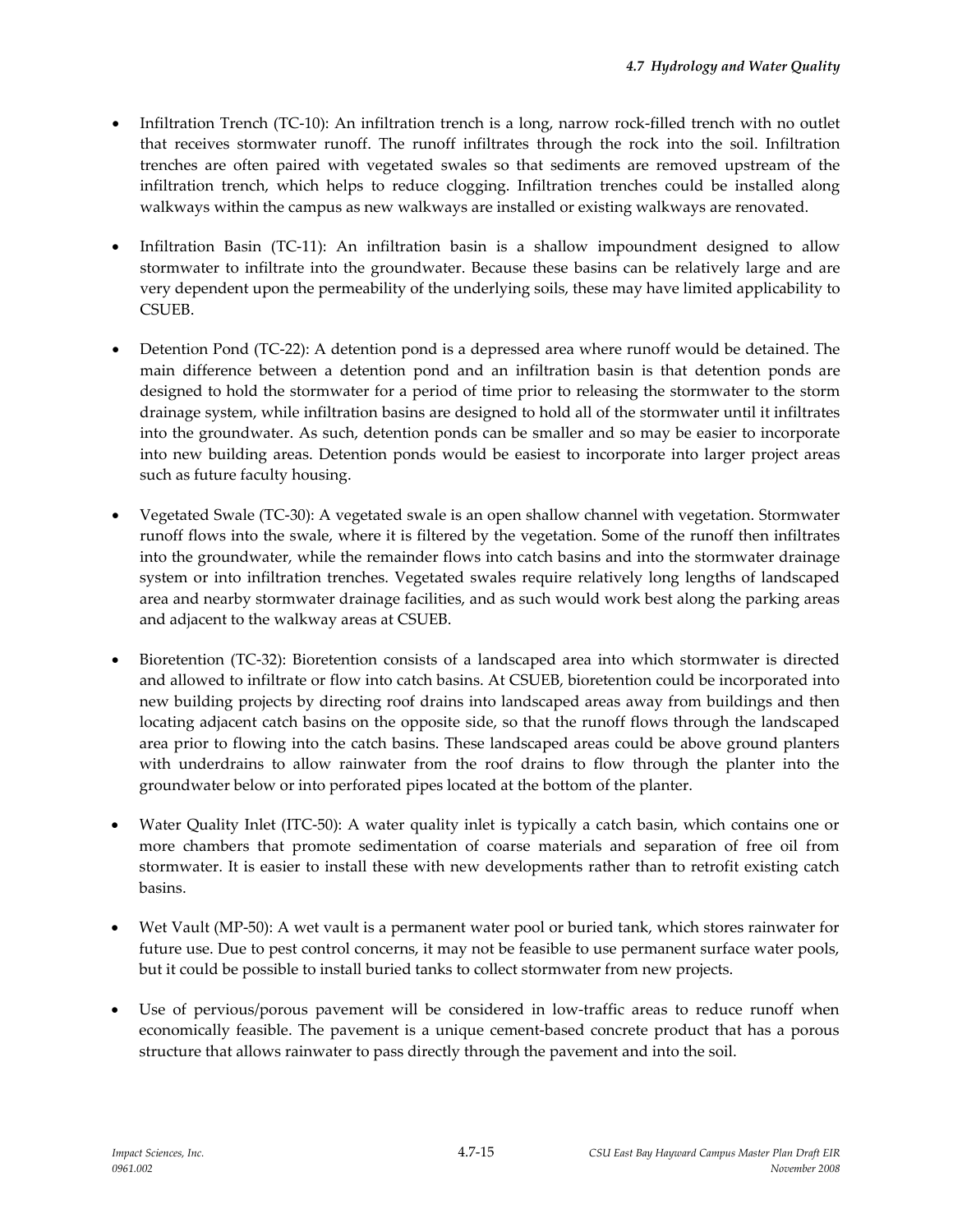- On‐site drain inlets that could be accessed from sidewalks and driveways will be marked with "No Dumping! Flows to Bay" or equivalent signage.
- Minimize use of pesticides and herbicides on the campus.

For all new development projects at the Hayward campus, these BMPs would be evaluated and, as appropriate, incorporated into the projects. The Hayward campus or its contractor would select a combination of BMPs that are expected to minimize runoff flows and remove contaminants from storm water discharges. As required, the final selection and design of BMPs would provide maximum contaminant removal, represent the best available technology that is economically achievable, and explicitly identify the expected level of effectiveness at contaminant removal.

The Hayward campus and/or its contractor would conduct inspections following construction to ensure that all identified BMPs have been properly installed. The Campus would adopt a regular maintenance and monitoring schedule to ensure that these BMPs function properly during project operations. If necessary, the Hayward campus would require that additional BMPs be designed and implemented if those originally constructed do not achieve the identified performance standard.

Based on the above, it is expected that both the peak flows as well as the total volume of stormwater runoff at buildout of the proposed Master Plan would be significantly less than the existing condition. Because campus runoff would actually decrease compared to current conditions, hydromodification and erosion of a creek would not a concern for the future development of the campus as a whole. Implementation of the BMPs listed above in conjunction with new projects on the campus would minimize the potential for impacts on surface water quality. The impact to surface water quality would therefore be less than significant. To ensure that stormwater controls are carefully evaluated and incorporated into future development projects on the campus, and that campus development does not result in any downstream impacts, the following mitigation measure is proposed.

**MP MM HYDRO‐2:** During the design review phase of each future development project on the campus, the Campus will verify that the stormwater BMPs were evaluated for the proposed project and those determined to be appropriate were incorporated into the proposed project. The Campus will also verify that post‐development runoff from the project site will approximate pre‐development runoff volumes.

# **MP Impact HYDRO‐3: Development of the campus under the proposed Master Plan would not substantially alter the existing drainage patterns in a way that would result in on‐ or off‐site flooding.**

**Level of Significance:** Less than significant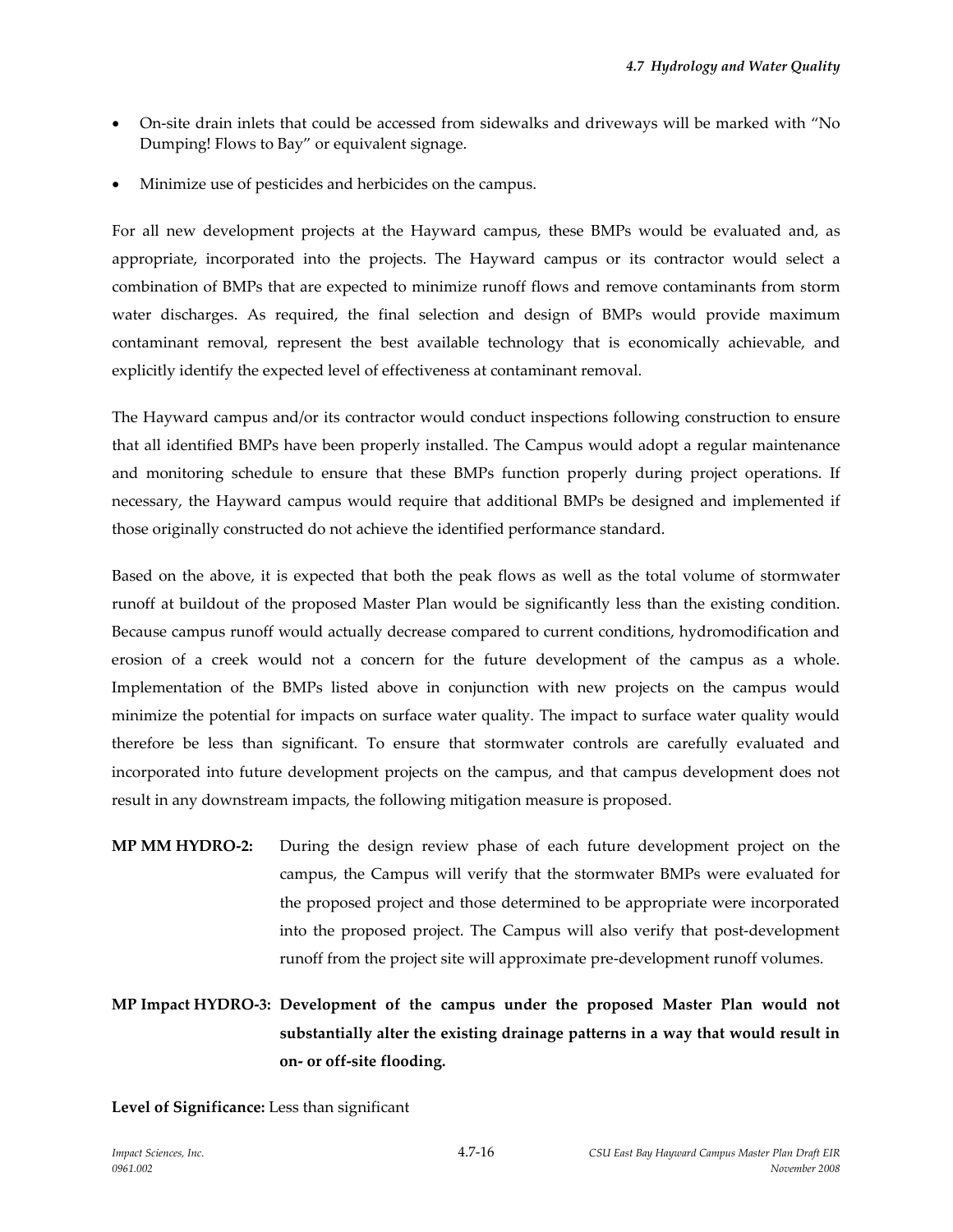Although the proposed project would generate an increase in stormwater runoff at certain locations due to the construction of impervious surfaces within the watershed, the proposed drainage enhancements, plus the creation of vegetated areas, stormwater retention areas, and incorporated LID practices, would minimize the increase in runoff from the campus that drains into the off‐site stormdrain system. In the long run, as described above under **MP Impact HYDRO‐2**, the volume of stormwater runoff would decrease under the proposed Master Plan. Given that the stormdrain system is designed to convey on‐site stormwater flows and prevent on‐site or off‐site flooding and the fact that the volume of stormwater would decrease under the proposed Master Plan, impacts related to on‐site or off‐site flooding would be less than significant.

**Mitigation Measure:** No mitigation is required.

**MP Impact HYDRO‐4: Implementation of the proposed Master Plan would not substantially deplete groundwater or interfere substantially with groundwater recharge such that there would be a net deficit in aquifer volume or a lowering of the local groundwater table.**

#### **Level of Significance:** Less than significant

The Hayward campus and the surrounding area do not have any significant groundwater resources, although localized shallow springs exist in the upper Harder Road area. Field research indicates the groundwater supply is marginal to barely adequate to support scattered livestock and single‐family domestic use (Earth Metrics 1987). The City of Hayward does not depend on local groundwater supplies to meet domestic and industrial needs. This demand is met by the Hetch Hetchy water system. As the project would not generate a demand for groundwater for potable water supply, impacts on groundwater resources in the Hayward area would not occur.

Although there would be an increase in impervious surfaces on the campus of about 9 percent, the decrease in groundwater recharge would not be proportional because the Hayward campus plans to infiltrate to the maximum extent possible existing and new runoff using LID features, bioswales and other BMPs described under **MP Impact HYDRO‐2** above. The decrease in groundwater recharge would therefore be negligible. The impact of campus development under the proposed Master Plan on groundwater resources would be less than significant.

**Mitigation Measure:** No mitigation is required.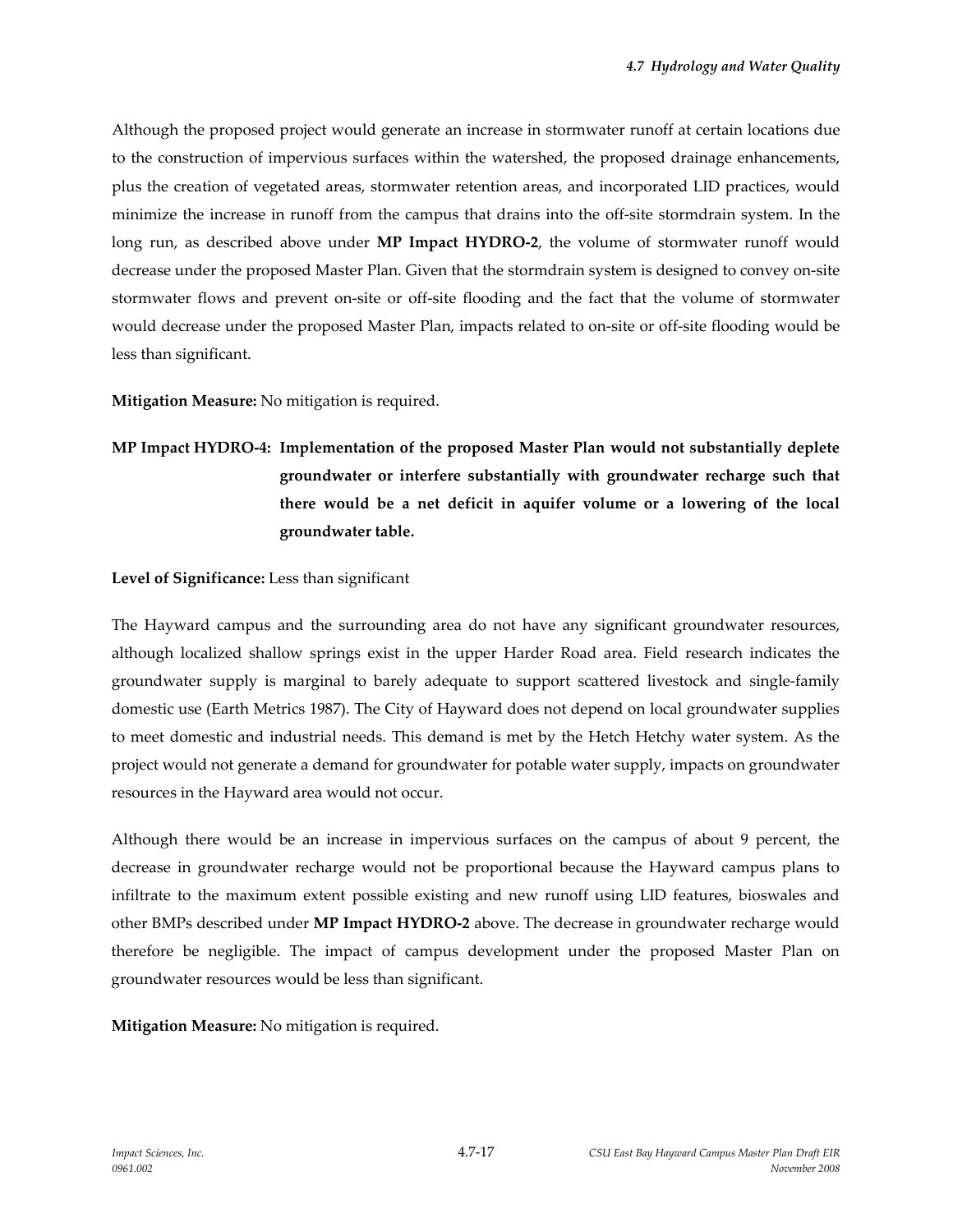# **MP Impact HYDRO‐5: Implementation of the proposed Master Plan would not place housing or structures that would impede or redirect flood flows within a 100‐year flood hazard area or levee or dam inundation zone.**

#### **Level of Significance:** No impact

The Hayward campus is not within a FEMA‐designated 100‐year flood zone. Therefore, the housing included in the proposed Master Plan would not be located within a flood zone. According to the City of Hayward Tsunami and Dam Failure Inundation Hazard Map (City of Hayward 2002), dam failure at the Don Castro Reservoir would flood areas near San Lorenzo Creek. That dam failure, should it occur, would not affect the Hayward campus. Therefore, no impact would occur.

**Mitigation Measure:** No mitigation is required.

# **MP Impact HYDRO‐6: Development on the Hayward campus under the proposed Master Plan would not be affected by inundation associated with a tsunami or seiche event due to elevation and location relative to the Pacific Ocean and enclosed water bodies.**

#### **Level of Significance:** No impact

Due to the relatively hilly topography and its distant location from the ocean and San Francisco Bay, the Hayward campus would not be affected by inundation by a tsunami or seiche event. Therefore, no impact would occur.

**Mitigation Measure:** No mitigation is required.

# **4.7.4.4 Cumulative Impacts and Mitigation Measures**

Implementation of the proposed Campus Master Plan, in conjunction with other reasonably foreseeable development, would increase the quantity of impervious surfaces in the campus vicinity. As described under **MP Impacts HYDRO‐1** and **HYDRO‐2,** compliance with NPDES requirements and campus stormwater management policies would result in a less than significant impact to water quality, including erosion and sedimentation, during construction and operation. Similarly, all new development or redevelopment in the City of Hayward would be required to comply with existing stormwater regulations, which control site runoff during construction and operation. Development projects in the City would be required to design on‐site drainage facilities to convey runoff from a 10‐year frequency storm. BMPs would be identified appropriate to the uses conducted on site to effectively prohibit the discharge of pollutants with stormwater runoff for projects in the City (City of Hayward 2002). The cumulative impact on surface water quality would therefore be less than significant.